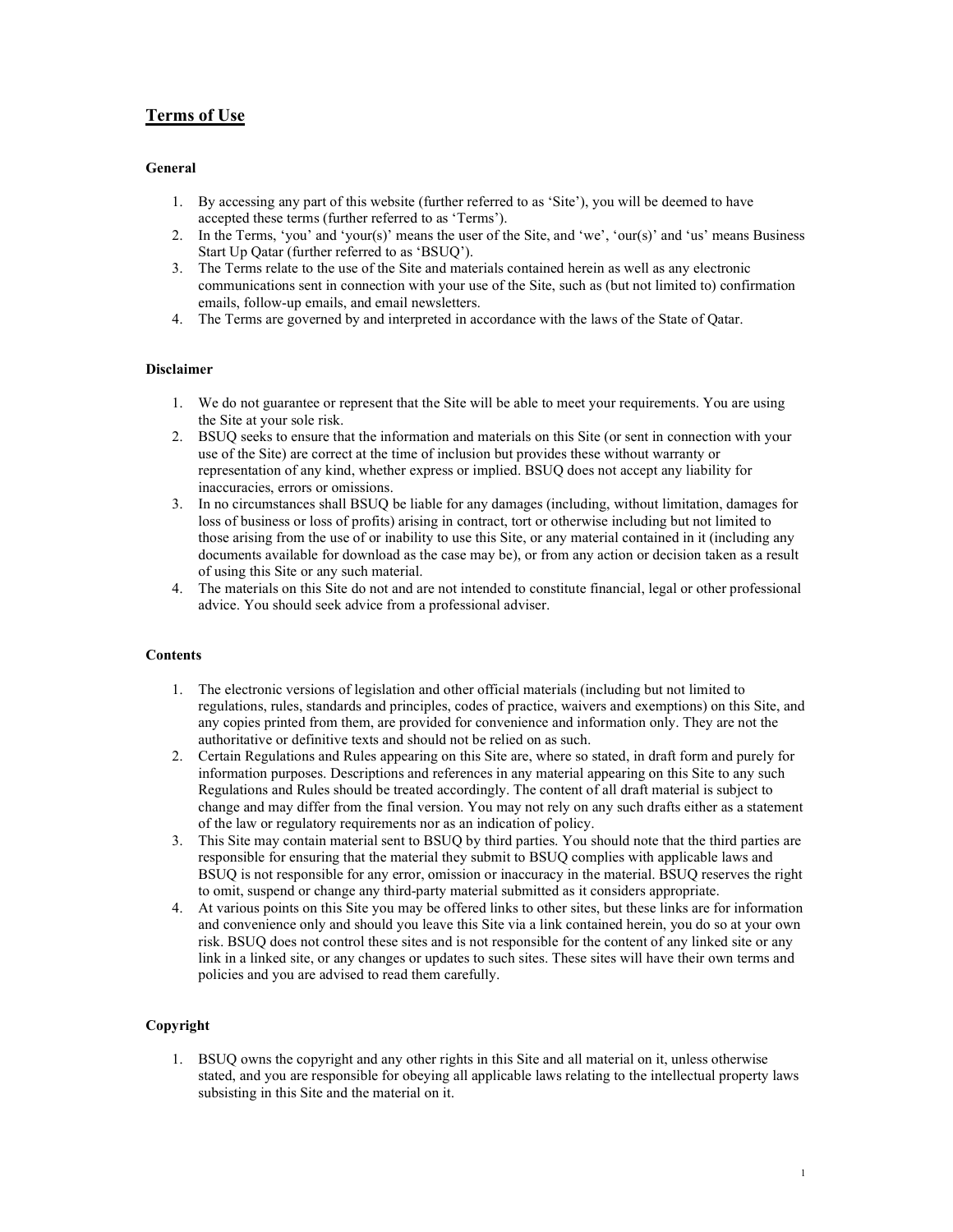2. BSUQ allows you to make copies of this Site as necessary incidental acts during your viewing of it and the like. You may also print or store so much of the Site as is reasonable for personal use, but material should not be copied, used or re-published in whole or in part without prior written permission from BSUQ and without acknowledging the source, either by the use of appropriate words or by our copyright notice (© Business Start Up Qatar).

# Service Access

- 1. BSUQ will use reasonable efforts to ensure this Site is available to you, without warranty of any kind, whether express or implied. Due to the possibility of human and technical errors, BSUQ will not be liable if, for any reason, the Site is unavailable for a period of time.
- 2. BSUQ reserves the right to temporarily or permanently suspend the Site without any prior notice.

# Privacy Statement

BSUQ respects and takes your privacy seriously. It has a privacy policy including a cookie policy. By accessing this Site, you are acknowledging and accepting these policies.

# BSUQ Privacy Policy

This privacy policy will explain how Business Start Up Qatar (further referred to as 'BSUQ', 'we' or 'us') uses the personal data we collect from you when you use our website (further referred to as 'Site').

Topics:

- What data do we collect?
- How do we collect your data?
- How will we use your data?
- How do we store your data?
- Marketing
- What are your data protection rights?
- What are cookies?
- How do we use cookies?
- What types of cookies do we use?
- How to manage your cookies
- Privacy policies of other websites
- Changes to our privacy policy
- How to contact us
- How to contact the appropriate authorities

## What data do we collect?

BSUQ collects the following data:

- Personal identification information (name, email address, phone numbers etc.);
- Company identification information (organization name, registration data etc.);
- IP address; your device, browser, and operating system; your location, pages visited, and the duration of your stay on our Site.

## How do we collect your data?

You directly provide BSUQ with most of the data we collect. We collect data and process data when you:

- Fill out a contact form;
- Fill out a newsletter form;
- Request information or email an enquiry to us;
- Participate in any survey or other similar exercise undertaken by us;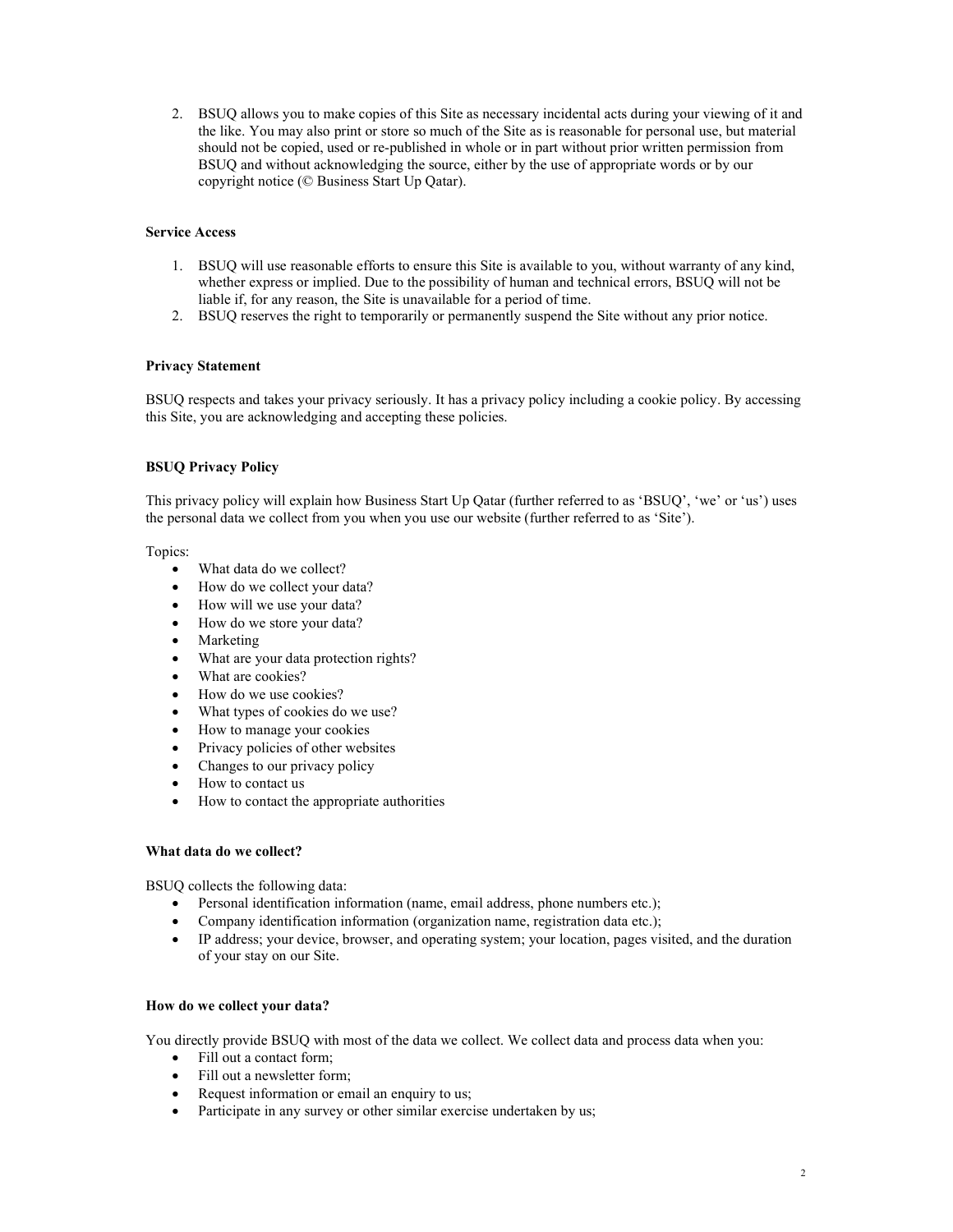- File a complaint;
- Use or view our Site using your browser's cookies;
- Send personal data to BSUQ by any other means.

## How will we use your data?

BSUQ collects your data so that we can:

- Provide and improve our services to you;
- Administer and improve our Site; including compiling anonymous statistics, for example, Site usage statistics;
- Market, enhance and improve our services;
- Maintain internal record keeping and audits;
- Recruit new employees;
- Comply with legal regulations;
- Legitimately pursue our activities;
- Send our email newsletter to you as well as other emails that might be of interest.

If you agree, BSUQ will share your data with the following partners in order to facilitate the provision of relevant services:

- Government and regulatory bodies or entities inside and outside of the State of Qatar;
- Other businesses and third parties which we engage to help us run our business, for example to provide services to you;
- Analytics, technology and search engine providers that assist us in the improvement and optimisation of our Site;
- Such other entities or bodies as may be required by law;
- Other parties to which you authorise us to release it.

#### How do we store your data?

BSUQ securely stores your data using IT systems including databases hosted in the cloud. We will keep your data as outlined above in accordance with our data retention policy. We typically keep data for ten years from the end of our relationship. Sometimes data might be needed for a longer period for legitimate purposes, e.g. to resolve open enquiries. If certain data are deemed not to be longer required, we may delete, destroy or anonymise them.

## Marketing

BSUQ would like to send you information about services and events of ours that we think you might like. If you have agreed to receive marketing messages, you may always opt out at a later date.

You have the right at any time to stop BSUQ from contacting you for marketing purposes or providing your data to other entities.

If you no longer wish to be contacted for marketing purposes, please contact us.

## What are your data protection rights?

BSUQ would like to make sure you are fully aware of all of your data protection rights.

Every user is entitled to the following:

The right to access – You have the right to request BSUQ for copies of your personal data. We may charge you a small fee for this service.

The right to rectification – You have the right to request that BSUQ correct any information you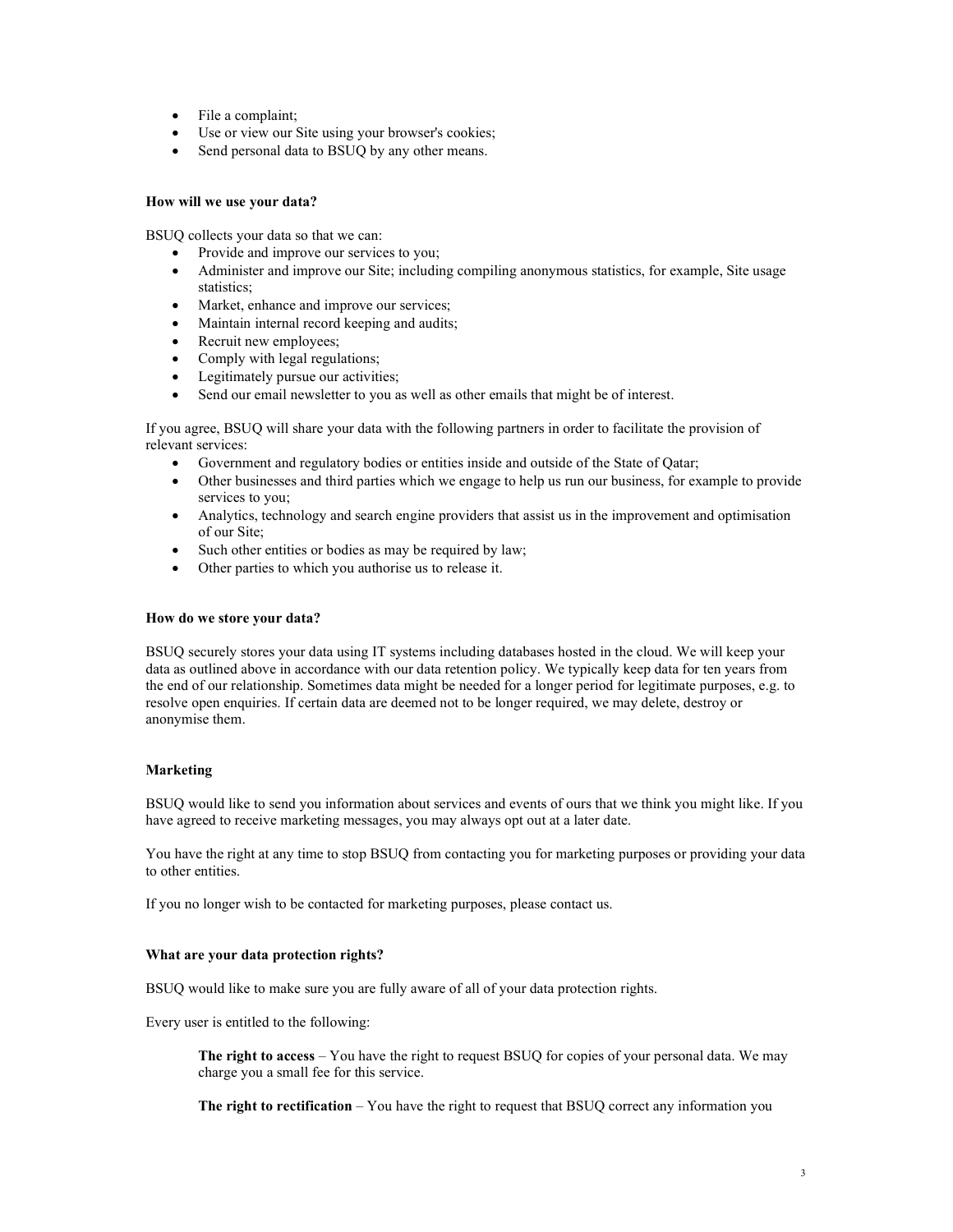believe is inaccurate. You also have the right to request BSUQ to complete information you believe is incomplete.

The right to erasure  $-$  You have the right to request that BSUQ erase your personal data, under certain conditions.

The right to restrict processing – You have the right to request that BSUQ restrict the processing of your personal data, under certain conditions.

The right to object to processing – You have the right to object to BSUQ's processing of your personal data, under certain conditions.

The right to data portability  $-$  You have the right to request that the BSUQ transfer the data that we have collected to another organization, or directly to you, under certain conditions.

If you make a request, we have one month to respond to you. If you would like to exercise any of these rights, please email us at  $info@$  business startup quaraturied us at +974 4031 6654 or write to us at Business Start Up Qatar, Level 21, Doha Tower, West Bay, Doha, Qatar.

# What are cookies?

Cookies are text files placed on your computer to collect standard Internet log information and visitor behaviour information. When you visit our Site, we may collect information from you automatically through cookies or similar technology.

For further information, visit allaboutcookies.org.

#### How do we use cookies?

BSUQ uses cookies in a range of ways to improve your experience on our Site, including:

- Keeping you signed in;
- Understanding how you use our Site;
- Personalise Site content for you;
- Providing you with more information matching your identified interests;
- Complete a request made by you.

#### What types of cookies do we use?

There are a number of different types of cookies; however, our Site uses:

- Necessary These cookies are essential to make our Site work correctly as they enable you to move around our Site and use our features. Examples include remembering previous actions (e.g. entered text) when navigating back to a page in the same session.
- Performance These cookies help us understand how visitors interact with our Site by providing information about the areas visited, the time spent on the Site, and any issues encountered, such as error messages. This helps us improve the performance of our Site.
- Functionality BSUQ uses these cookies so that we recognize you on our Site and remember your previously selected preferences. These could include what language you prefer and location you are in. A mix of first-party and third-party cookies are used.
- Advertising BSUQ uses these cookies to collect information about your visit to our Site, the content you viewed, the links you followed and information about your browser, device, and your IP address. BSUQ sometimes shares some limited aspects of this data with third parties for advertising purposes. We may also share online data collected through cookies with our advertising partners. This means that when you visit another website, you may be shown advertising based on your browsing patterns on our Site.